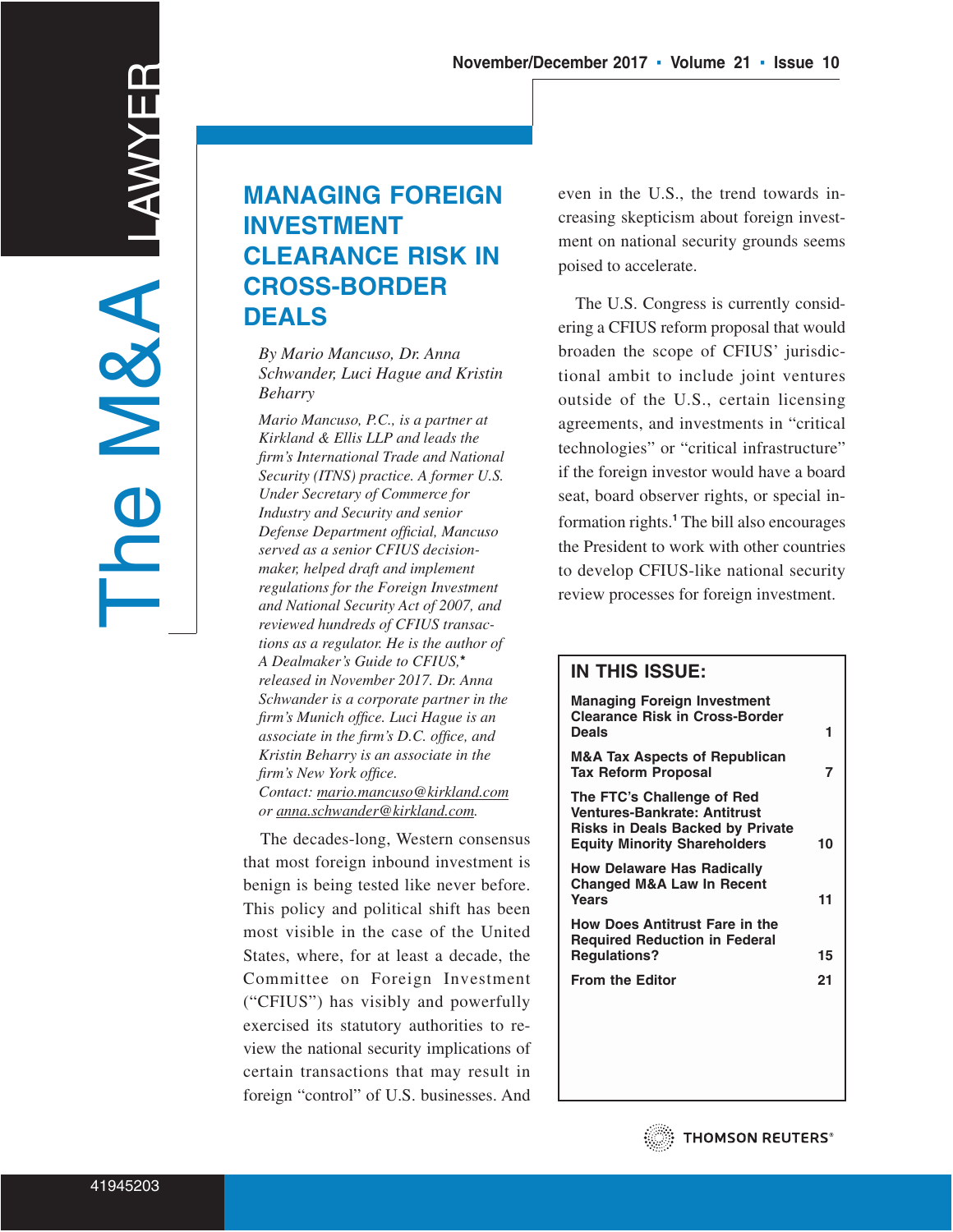But while the shift has been most visible in the U.S., it has not been limited to the U.S. Indeed, a similar concern about the national security implications of inbound investment is emerging in a number of important industrialized economies. This concern has important strategic and tactical consequences for cross-border transactions, particularly when one or more of these jurisdictions is implicated in a given transaction. Recently, Canada, Germany, the United Kingdom, and the European Union have each either adopted or proposed new requirements to evaluate the national security implications of certain foreign investment in their respective domestic markets or geographies. Although the developments vary in their scope and particulars, they share a policy conviction that "national security risk" can arise across multiple transaction types and with respect to industries and technologies that extend well beyond the defense sector, often implicating questions of "technological leadership" and the protection of the sensitive personal data of their citizens.

While these national security reviews can and

do present transaction execution risks, timely and thoughtful consideration of their relevance and impacts can typically mitigate such risks to a great extent.

This article discusses these new developments in Canada, Germany, the UK, and EU, and suggests some helpful transaction-planning considerations for dealmakers.

# **Germany**

# **Overview**

Under the Foreign Trade and Payments Regulation (the "AWV"), Germany's Federal Ministry for Economic Affairs and Energy (the "BMWi") is empowered to review investments from parties outside of the European Union or European Free Trade Association that will result in acquisition of at least 25% of the voting rights of a German company. Certain highly-sensitive types of businesses are subject to a "sector-specific review," while all others are subject to a "cross-sector review." Under either review scenario, the BMWi may block or impose mitigation on a transaction

# **The M&A Lawyer**

West LegalEdcenter 610 Opperman Drive Eagan, MN 55123

#### <sup>©</sup>2017 Thomson Reuters

For authorization to photocopy, please contact the **West's Copyright Clearance Center** at 222 Rosewood Drive, Danvers, MA 01923, USA (978) 750-8400; fax (978) 646-8600 or **West's Copyright Services** at 610 Opperman Drive, Eagan, MN 55123, fax (651) 687-7551. Please outline the specific material involved, the number of copies you wish to distribute and the purpose or format of the use.

This publication was created to provide you with accurate and authoritative information concerning the subject matter covered; however, this publication was not necessarily prepared by persons licensed to practice law in a particular jurisdiction. The publisher is not engaged in rendering legal or other professional advice and this publication is not a substitute for the advice of an attorney. If you require legal or other expert advice, you should seek the services of a competent attorney or other professional.

Copyright is not claimed as to any part of the original work prepared by a United States Government officer or employee as part of the person's official duties.

One Year Subscription • 10 Issues • \$ 948.00 (ISSN#: 1093-3255)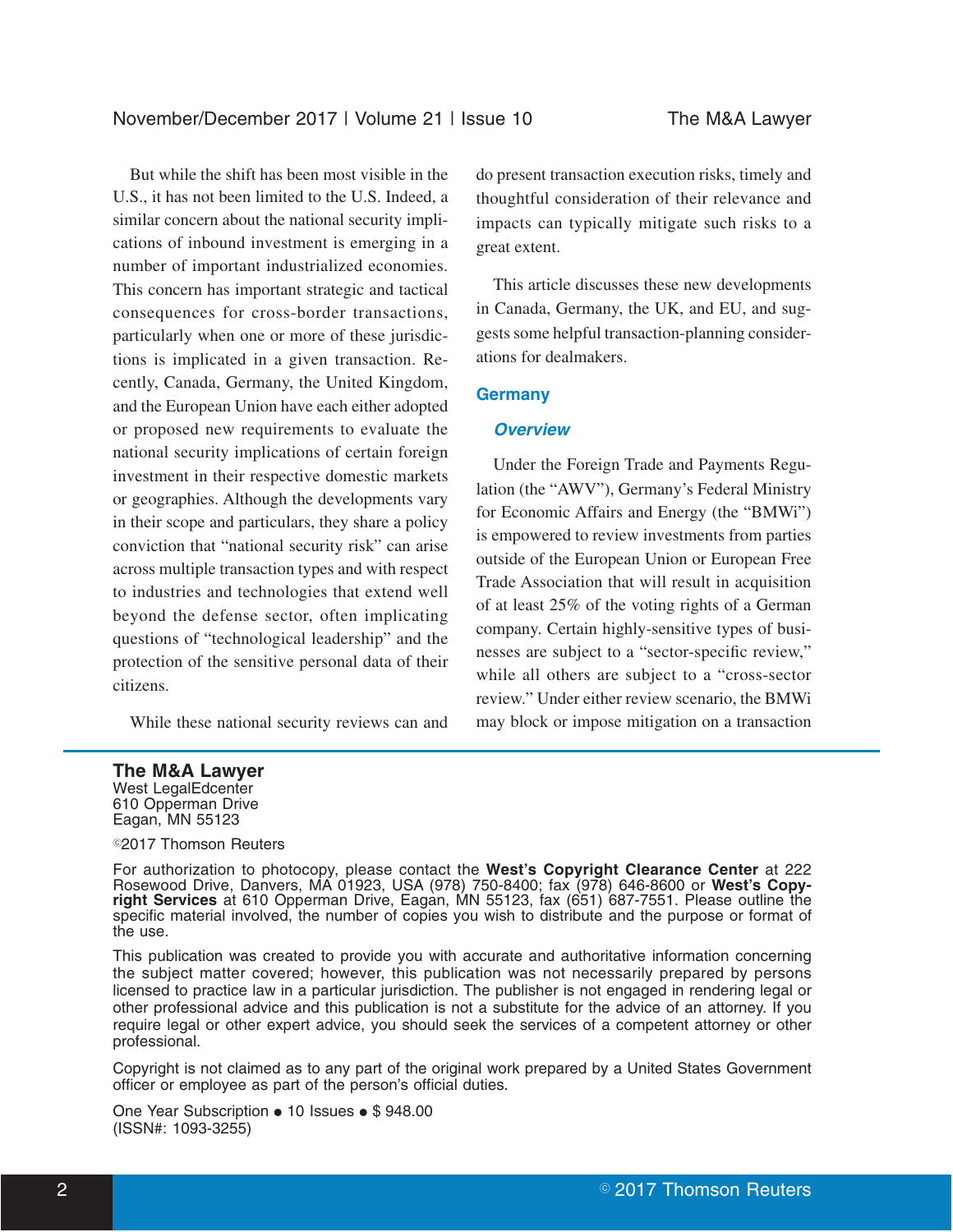if the BMWi perceives that the transaction would threaten German "public order or security."**<sup>2</sup>**

#### **Recent Developments**

In July 2017, the German Federal Government amended the AWV to increase scrutiny of direct and indirect acquisitions and public takeovers of German companies, with a focus on those operating in "critical infrastructure" sectors (*e.g.*, software, telecom, energy). The changes were widely perceived as a response to Chinese takeovers of German technology companies, including the \$5 billion acquisition of KUKA, a German robotics company, by China-based Midea, which closed in 2016 following investment clearance in Germany and receipt of CFIUS clearance in the United States.**<sup>3</sup>** As a result, notifications to the BMWi are now mandatory for a broader universe of investments, irrespective of the size of the investment, and review periods of the BMWi have been extended.

Due to the recent amendments to the AWV, a written notification to the BMWi is not only required for a sector-specific transaction, focusing in particular on defense- and/or encryptionrelated products, but also for cross-sector transactions if the target company:

- is an operator of "critical infrastructure," which includes the telecommunications, water and energy, information technology and telecommunication, healthcare, transport and traffic, and finance and insurance sectors, as well as nutrition;
- develops or amends software to operate such "critical infrastructure";
- E manufactures, has manufactured or is aware of telecommunication technology to imple-

ment governmental telecommunication surveillance measures;

- delivers certain cloud computing services; or
- holds a permit to deliver telemetrics infrastructure for the health industry.

Following initial notification of a transaction, the BMWi has three months to decide whether it wants to start a review process, which may take up to an additional four months in cross-sector reviews and up to three months in sector-specific reviews, provided all documents necessary for the review have been submitted to the BMWi. The review period authorized by statute may be extended, however, as the clock is tolled during negotiations on mitigation between the parties and the BMWi. The initial period of a crosssector review might be shortened if the parties, instead of only notifying the BMWi, decide to submit an official application including all relevant documents and forms, similar to a sectorspecific notification. In this case, the BMWi has two months to decide whether it starts a review process or issues a clearance statement (the socalled *Unbedenklichkeitsbescheinigung*).

While pre-closing filings are not required, the parties bear the risk of closing during the pendency of a BMWi review. Consequently, parties might consider initiating confidential discussions with the BMWi in an early stage of the transaction and should include BMWi review periods when contemplating their transaction timeline. In transactions involving so-called "critical infrastructure," parties will tend to submit an official application immediately, instead of starting an informal notification procedure first, in order to avoid extending the review period even further.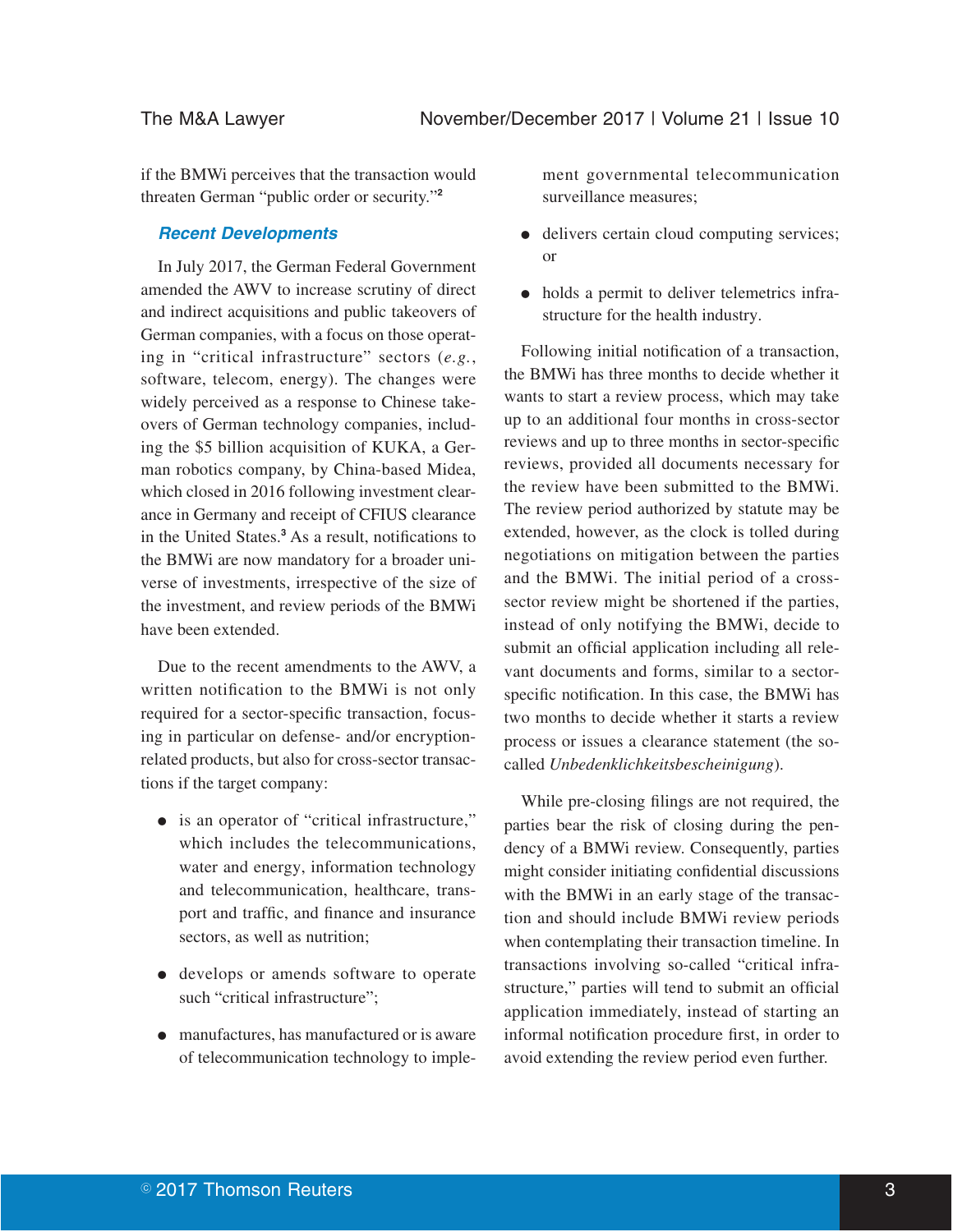The BMWi reportedly anticipates approximately ten additional applications per year due to the AWV amendments. However, given stated concerns of "fair competition" and the call to secure "better protection in corporate acquisitions,"**<sup>4</sup>** the reality will most probably look different, and result in a deeper scrutiny of foreign transactions and lengthened review periods by the BMWi.

### **United Kingdom**

# **Overview**

The UK has not historically maintained a separate national security review regime. The Enterprise Act 2002 (the "EA2002") permits competition reviews of acquisitions where a target company's UK business meets certain value or market share standards. The Secretary of State for Business, Energy and Industrial Strategy (the "Secretary") is permitted to intervene in such reviews on national security grounds, but has done so only in rare cases.**<sup>5</sup>**

In the absence of notification by the parties under the EA2002, the Secretary may intervene only in certain defense-related cases. To date, all decisions, with one exception, have implicated UK businesses operating in the defense sector.**<sup>6</sup>** Decisions are public, and reviews by the Secretary on national security grounds may take up to 24 weeks, or longer.**<sup>7</sup>**

#### **Recent Developments**

In October 2017, the UK government issued a Green Paper, entitled *National Security and Infrastructure Investment Review* (the "Paper"), setting forth proposals for strengthening the UK's ability to monitor and review investments that may raise national security concerns.**<sup>8</sup>** The Paper noted that the United Kingdom "need[s] to be alert to the risk that having ownership or control of critical businesses or infrastructure could provide opportunities to undertake espionage, sabotage or exert inappropriate leverage," and cited the fact that "other developed and open countries [maintain] equivalent regimes." **<sup>9</sup>**

- The Paper proposes that the UK government lower the monetary threshold for review from £70 million to £1 million, and would permit reviews even if a merger does not result in consolidation in the market. Notably, these two proposals would apply only to transactions involving (1) the military and dual-use sector, and (2) parts of the "advanced technology sector," *i.e.*, multipurpose computing hardware and quantumbased technology.**<sup>10</sup>**
- The Paper additionally notes that longerterm protection of national security may require additional measures, including mandatory notification of certain transactions involving "essential functions" (*e.g.*, civil nuclear and defense sectors).**<sup>11</sup>**
- The UK government will accept comments on aspects of the Paper through January 2018. Regardless of what reforms are ultimately implemented, the Paper reveals the considerations that are top of mind for the UK government. One such consideration the prospect that even minority investments may present significant national security risk—is widely shared by key U.S. government officials, including Secretary of Commerce Wilbur Ross.**<sup>12</sup>**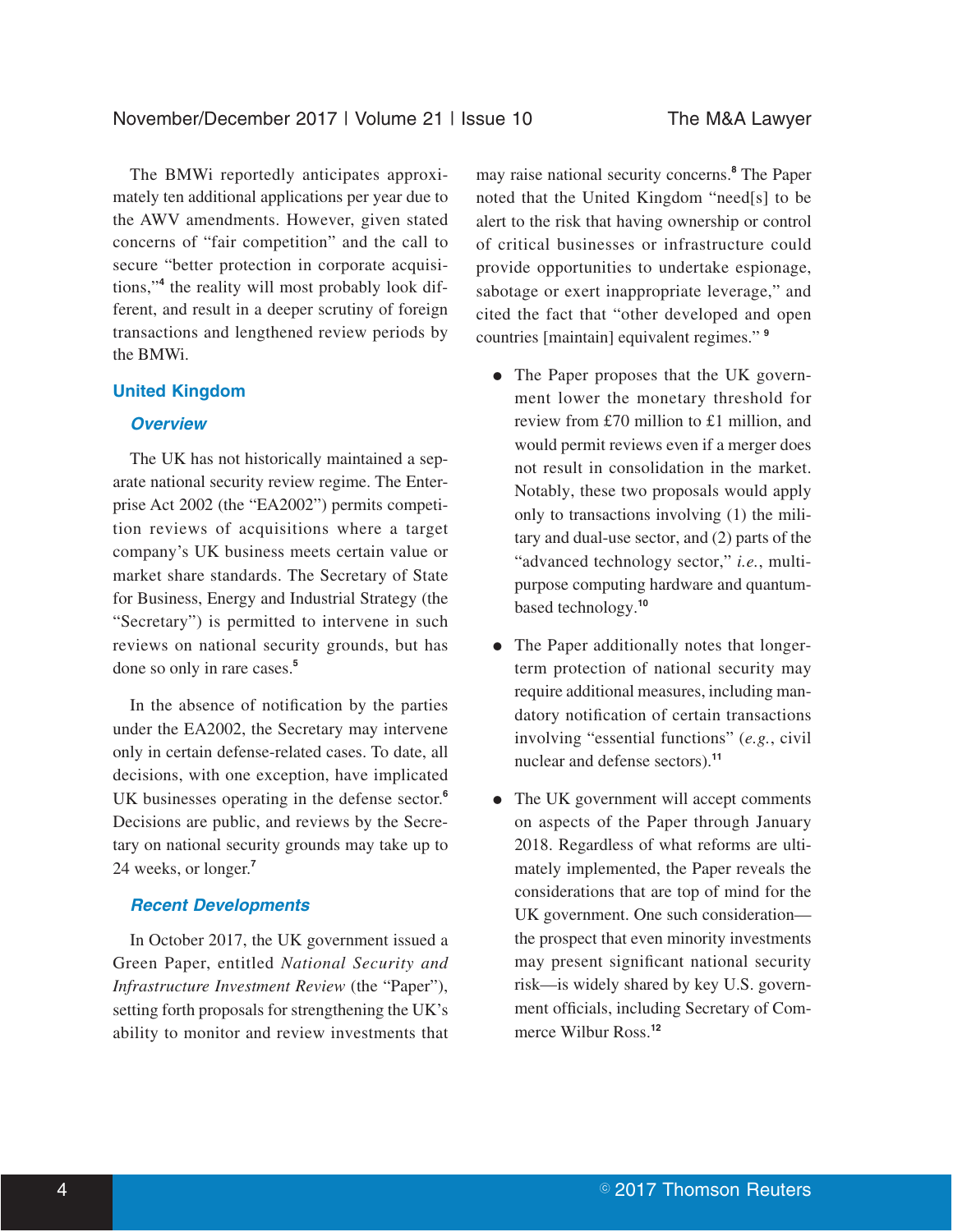# **European Union**

### **Overview**

Currently, there is no EU-wide framework for national security reviews of inbound investment. And until recently, the idea of a unified EU national security review process had been virtually absent from global discourse on foreign investment. While 12 EU member states currently maintain foreign direct investment screening mechanisms,**<sup>13</sup>** the nature and scope of these regimes vary widely. However, an EU-wide national security review framework may begin to take shape in a meaningful way in the near term, as Europe begins to display more unease with foreign direct investment. Some of EU's skepticism may be traced to populist undercurrents, but more of it, particularly at the political level, relates to EU-wide strategic concerns.

#### **Recent Enhancements**

On September 13, 2017, in his annual State of the Union Address, European Commission ("EC") President Jean-Claude Juncker proposed a new framework for screening foreign investment into the EU.**<sup>14</sup>** The proposed framework builds on existing country-level national security regimes, and does not restrict the ability of EU member states to adopt any new review mechanisms. Nor does the EU proposed framework require countries to implement national security review mechanisms. Under the proposal, the scope of the EC's review of foreign direct investments is limited to projects or programs of interest to the European Union in the areas of research, space, transport, energy and telecommunications networks. The framework proposed encourages (but does not require) EU member states and the EC to consider the security and

public order effects that an investment would have on the following sectors:

- Critical infrastructure:
- $\bullet$  Critical technology;
- Security of supply of critical inputs;
- E Access to or ability to control sensitive information; and
- Control of the investor by the government of a third party.**<sup>15</sup>**

Notably, the proposed framework's emphasis on "critical infrastructure" and "critical technology" strongly aligns with the framework CFIUS uses to assess the national security implications of foreign direct investment in the United States. Moreover, the ability of a foreign investor to access sensitive information mirrors proposals for new national security factors in FIRRMA.**<sup>16</sup>** This overlap suggests an emerging consensus between the EU and the United States on the aspects of foreign investment that are most likely to intersect with national security matters.

By the end of 2018, the EC plans to conduct an in-depth analysis of foreign direct investment flows into the EU, focusing on strategic sectors (such as energy, space, transport) and assets (key technologies, critical infrastructure, sensitive data) whose control may raise concerns for security, or public order reasons. Whether this analysis will yield formal regulatory changes remains to be seen.

# **Transaction Planning Considerations**

• Much of the global push for tighter restrictions on foreign investment stem from cross-border concerns regarding Chinese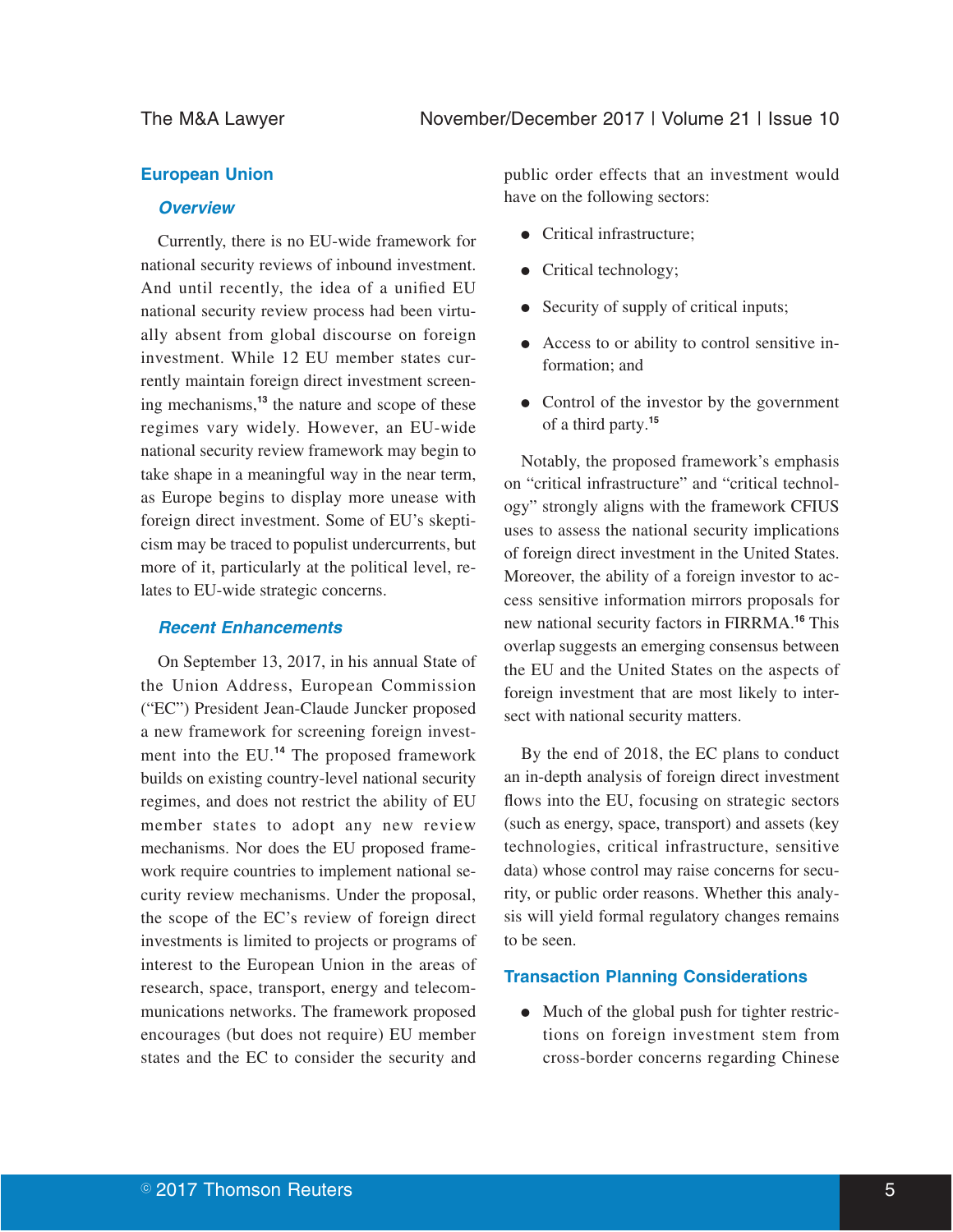acquisitions of technology and software companies, as well as other acquisitions in sectors that the Chinese government has deemed to be a strategic priority (*e.g.*, biotech). As a result, deals involving Chinese parties or non-Chinese parties with ties to the Chinese market will continue to require advance consideration, careful planning, and precise drafting of relevant provisions in transaction documents.

- Every deal bears a different national security risk profile, and requires bespoke consideration. The analysis of whether to make a national security filing in a particular deal may change considerably based on the country of origin of the foreign buyer, among other things.
- Foreign investment clearance considerations are highly relevant—and complex for private equity sponsors across the investment lifecycle. An evaluation of the regulatory DNA of the manager, fund, and any co-investors is often critical to a proper assessment of a proposed transaction against the various legal regimes.

# **ENDNOTES:**

**\***Available at www.kirkland.com/cfiusbook.

**<sup>1</sup>**Mario Mancuso, Boyd Greene, and Luci Hague, "New Bipartisan CFIUS Reform Begins to Take Shape," Law 360, (Nov. 13, 2017, 6:14), https://www.law360.com/articles/983836/new-bi partisan-cfius-reform-begins-to-take-shape; *see also* Mario Mancuso, *A Dealmaker's Guide to CFIUS* (2017), *available at* www.kirkland.com/c fiusbook.

**<sup>2</sup>***See* Federal Ministry for Economic Affairs and Energy, "Investment Reviews," https://www. bmwi.de/Redaktion/EN/Artikel/Foreign-Trade/i nvestment-reviews.html, (last visited Nov. 17, 2017).

**<sup>3</sup>***See, e.g.*, Guy Chazan, "Germany Expands Power to Block Takeovers," *Financial Times* (Jul. 12, 2017), https://www.ft.com/content/5087 c106-66fc-11e7-9a66-93fb352ba1fe.

**<sup>4</sup>***See* Federal Ministry for Economic Affairs and Energy, Press Release, Minister Zypries: "Fair Competition and Better Protection in Corporate Acquisitions," (Nov. 16, 2017), *available at* https://www.bmwi.de/Redaktion/EN/Pressemi tteilungen/2017/20170712-zypries-besserer-schu tz-bei-firmenuebernahmen.html, (last visited Nov. 16, 2017).

**<sup>5</sup>***See* Enterprise Act 2002, c.2, s.58.

**<sup>6</sup>***See, e.g.,* Decision Notice, "Proposed Acquisition by Hytera Communications Corporation Limited of Sepura PLC—Secretary of State Accepts Undertakings," (May 12, 2017), https://ww w.gov.uk/government/uploads/system/uploads/at tachment\_data/file/613788/sepura-hytera-decisio n-notice.pdf (last visited Nov. 16, 2017).

**<sup>7</sup>***See* Enterprise Act 2002, c.2, s.46.

**8**Department for Business, Energy & Industrial Strategy, *National Security and Infrastructure Investment Review*, (Oct. 2017), https://ww w.gov.uk/government/uploads/system/uploads/at tachment\_data/file/652505/2017\_10\_16\_NSII Green Paper final.pdf, (last visited Nov. 16, 2017).

**9** *Id.* at 6.

**<sup>10</sup>***Id.* at 36.

**<sup>11</sup>***Id.* at 40.

**<sup>12</sup>**Wilbur Ross, "American Genius Is Under Attack from China," *Financial Times* (Aug. 15, 2017), https://www.ft.com/content/e283773a-801a-11e7-94e2-c5b903247afd.

**<sup>13</sup>**Those countries are Austria, Denmark, Finland, France, Germany, Italy, Latvia, Lithuania, Poland, Portugal, Spain and the UK.

**<sup>14</sup>***See* European Commission, Press Release, State of the Union 2017 - Trade Package: European Commission proposes framework for screening of foreign direct investments (Sept. 14,